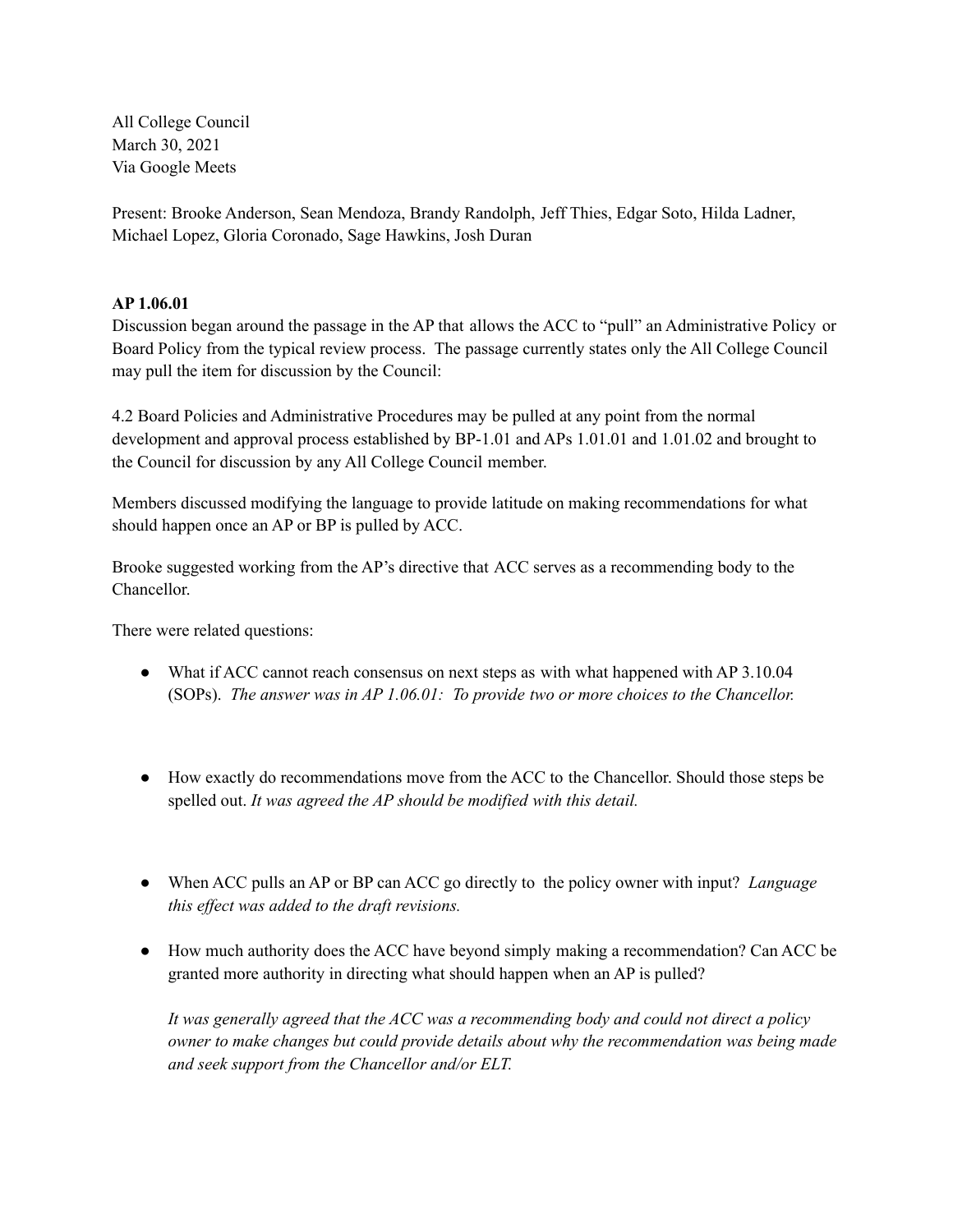- Finally the question of WHEN the All College Council see an AP or BP in the process was discussed. Often ACC sees it simultaneously with the Faculty Senate and Staff Council, depending on when the groups meet.
- Could APs be put on a routine schedule?

It was requested that the General Counsel's office attend the next ACC meeting to discuss the process.

There was related discussion about whether ACC needed to meet more often to allow more opportunities to gather and reflect on input around APs or other issues, but the council generally agreed a monthly schedule with email communication would suffice.

But that did spark a discussion about how ACC could be less reactionary and more proactive.

Part of the issue is the nature of the process where items of general college interest are brought to the Council. However, Edgar Soto said that the first ACC meeting of the year should be used as an opportunity to do some brainstorming, review of issues and even some futuristic thinking related to continuous improvement.

It also was agreed that ACC should have a routine meeting time established well in advance, much like Faculty Senate and Staff Council. People agreeing to serve would know the meeting time before obligating to serve. Sage Hawkins did express concern about student schedules. However, it generally agreed that an established calendar would allow the various governance groups to communicate more effectively on issues.

Lisa Brosky agreed to bring suggestions for modifying AP 1.06.01 to the next meeting for discussion and to invite the General Council's office to discuss the AP process.

### MASCOT PROCESS

In other matters, Lisa Brosky outlined the process for determining a college mascot (copied below).

Michael Lopez asked that the mascot committee consider the history of the College's Aztecs nickname and what it means to the community as part of its efforts.

"The Vietnam War was going and that is where the college originated. Think back to a time when there wasn't a community college ... Colors were mud and orange .. earth and sun and Aztecs were chosen as a civilization that *existed and with a history of people coming through here."*

Sage Hawkins expressed concern that today the Aztecs could be seen as a derogatory and hurtful symbol.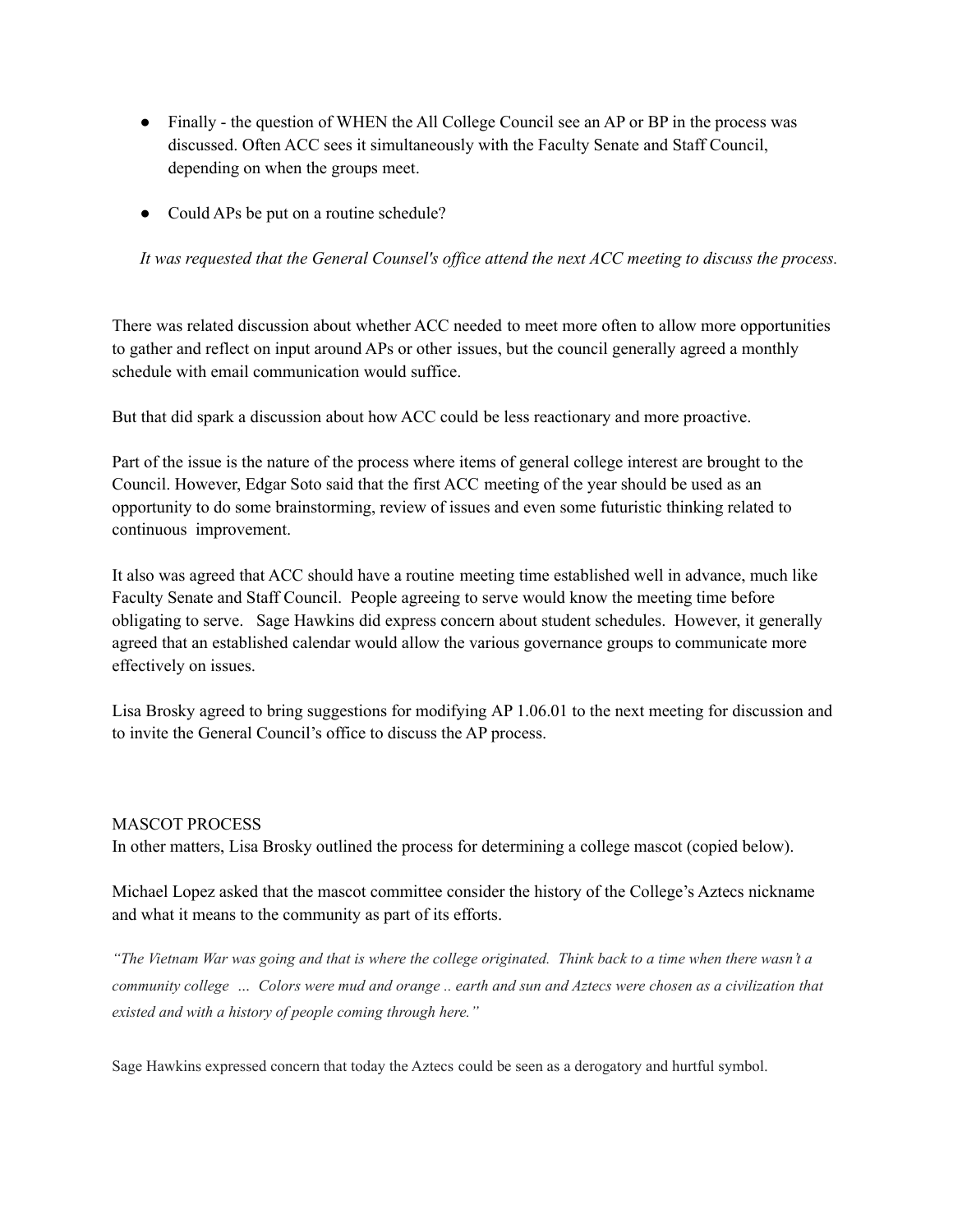Lisa explained that the process would work through all of those elements and that was the purpose of the process itself.

## CAMPUS SAFETY

There was a brief discussion about providing face coverings and hand sanitizer when more people return in the fall and questions about how mask wearing would be enforced.

Jeff Thies noted that there will be ample virtual and online classes for those not comfortable with wearing a mask.

Josh Duron asked if there could be a temporary change to the Student Code of Conduct regarding mask wearing during the pandemic. Lisa agreed to take the suggestion to Student Affairs.

### **OTHER**

Sean Mendoza asked that we continue to provide and communicate resources for any students or faculty and staff members who experience hate or discrimiation and asked that the College be forward thinking in preparing for the outcome of the Derek Chauvin trial in the death of George Floyd.

Staff Council noted that it would be holding elections and sought encouragement for staff who might be interested.

NEXT MEETING The next meeting is April 26, 2021 at 11 a.m.

# **Mascot Process**

Marketing will lead a diverse committee of faculty, staff and students through this process.

We will contract Red Cactus Marketing (same person who walked us through the new branding.)

1. The first meeting will be to determine what characteristics we want in a mascot. Determining the characteristics and the "why" behind the mascot often informs what the mascot is. We also will make a few recommendations for a possible character.

2. Red Cactus Marketing will develop "ethos statements" or "backstories" for up to 4 possible characters. We will focus group each with: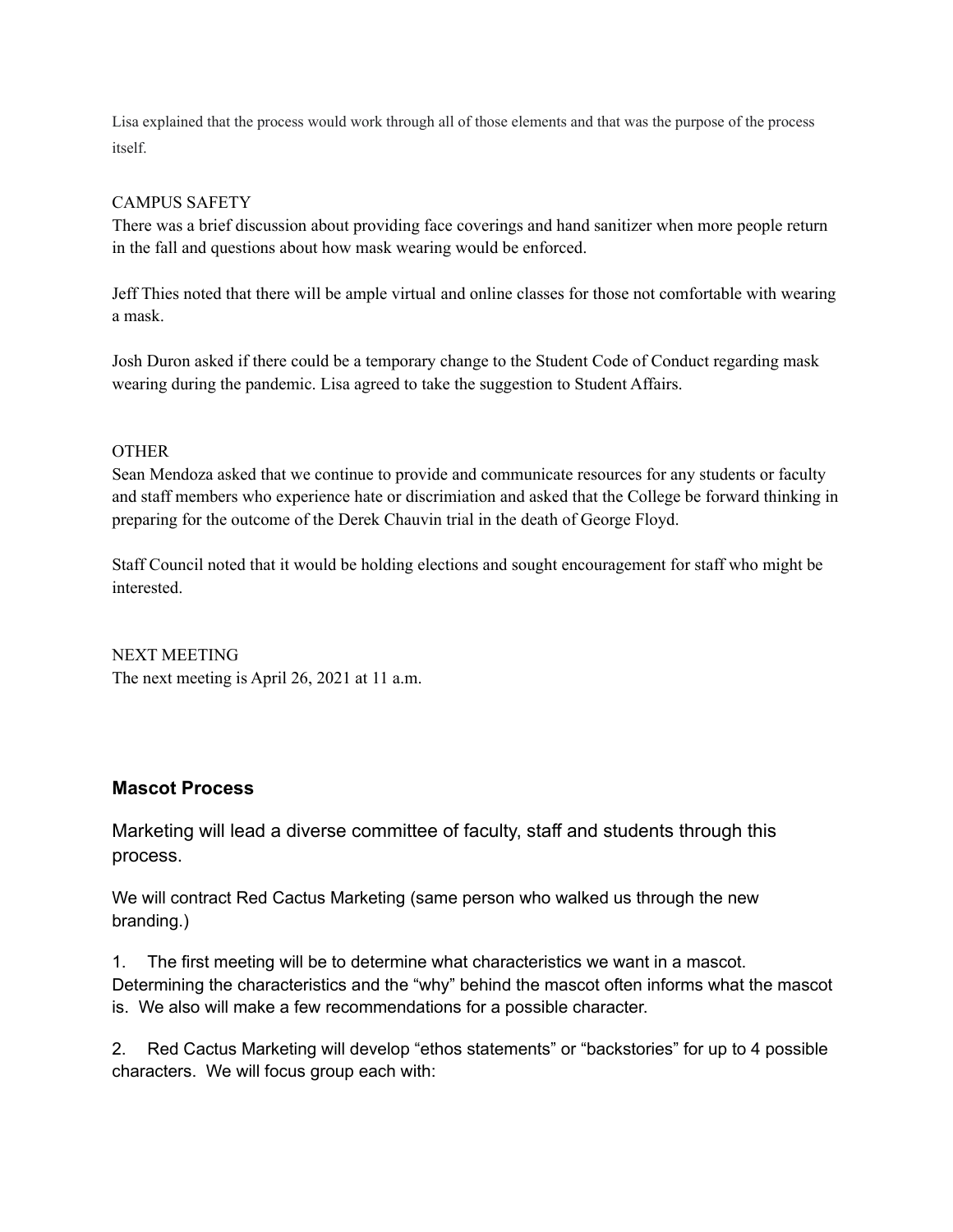- A. Mascot Committee
- B. Students
- C. Faculty
- D. Staff
- E. Community members
- 3. After receiving focus group input, the Mascot Committee can make a decision to:
	- a. Recommend a mascot to the Chancellor
	- b. Go back to the drawing board
	- c. Choose multiple characters with the stories to go up for a vote

4. After a mascot is determined, the college will work with a professional mascot artist to develop the visual representations for review by the Committee and possible focus grouping.

### **WHAT IS A BACKSTORY?**

The first part of the process is to develop to a "back story." The back story will help develop a character. The back story is why the mascot exists. It can be elaborate or simple. See the examples below.

Regardless, it should tie to your marketing vision and brand promise.

This process can help to inform the characteristics of your mascot (brave, smart, clever, grit, etc.)

### **Examples:**

**PATHFINDER'S STORY** (Kentucky Community and Technical College System).

The old ones speak of the Pathfinder as a traveler of great wisdom and curiosity. They say he is a seeker, a giver of truth and a source of strength. His pioneer spirit runs through the blood of every Kentuckian and his timeless presence continues to guide and pave the way for any traveler journeying to new and unfamiliar destinations.

The Pathfinder has seen many changes over the decades. The challenges facing the travelers he seeks to guide today are vastly different than those of the early settlers who came to this great land to seek fortune and a new way of life. While these explorers have the same goals as their forefathers, they face a very different journey one requiring education and training. With the Pathfinder's assistance they are able to focus on an educational destination, find a clear path to a degree or credential and have the confidence, endurance and strength needed to complete their journey.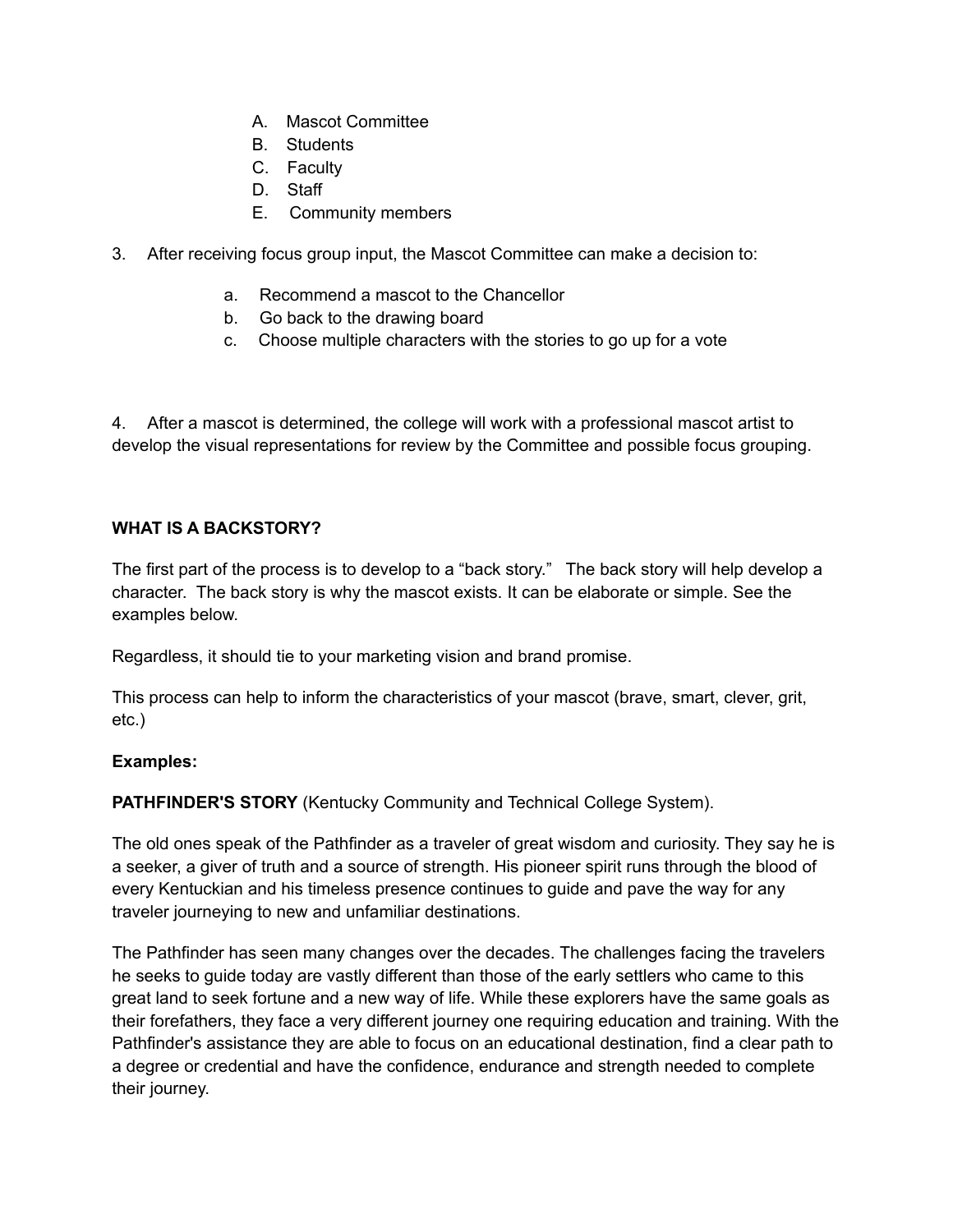# **Ohio State University Brutus Buckeye**

Ohio State students Ray Bourhis and Sally Huber decided Ohio State needed a mascot in 1965 and convinced the athletic council to study the matter. At the time, mascots were generally animals brought into the stadium or arena. A buck deer was contemplated, but, because bringing live animals as mascots was common at the time, this was rejected as impossible. Instead, the buckeye was selected, as the buckeye is the official state tree of Ohio.

## [Personal:](https://ohiostatebuckeyes.com/brutus-buckeye/)

Born 1965 in Columbus, Ohio Tree Parents: Woody & Belle Buckeye Human Parents: Ray Bourhis & Sally Lanyon Position: Mascot Extraordinaire Height: 6'0 – 6'9, depending on if it rains City/State: Old Columbus town, Ohio Alma Mater: THE Ohio State University

High School: Due to his oversized head & brain, Brutus actually scored a 200 on his IQ test from birth & was offered a full ride scholarship directly into Ohio State immediately after emerging from his POD negating the need for any form of intermediate schooling.

### **Purdue Boilermakers**

The official mascot of the Boilermakers is a replica of a Victorian-era locomotive. Conceived by a Purdue student in the 1930s to exemplify the engineering and agrarian heritage of the university, the first Special was provided by a group of alumni working in executive positions in the rail and automotive industries. Boilermaker Special I made its debut on the first day of classes in 1940.

**Purdue Pete (unofficial mascot):** Pete got his start in 1940 as an advertising icon for University Bookstore, and he continues in that role. He first appeared outside bookstore ads in 1944, when editors of the "Debris" yearbook put an adapted Pete on each page. For instance, in the home economics section, Pete had a bucket and mop.

Purdue Pete lore is filled with tales of wrestling matches against opposing mascots and muggings by opposing fans. Once, on the way back from Iowa, Pete's head flew out of the back of the Boilermaker Special. It was never found.